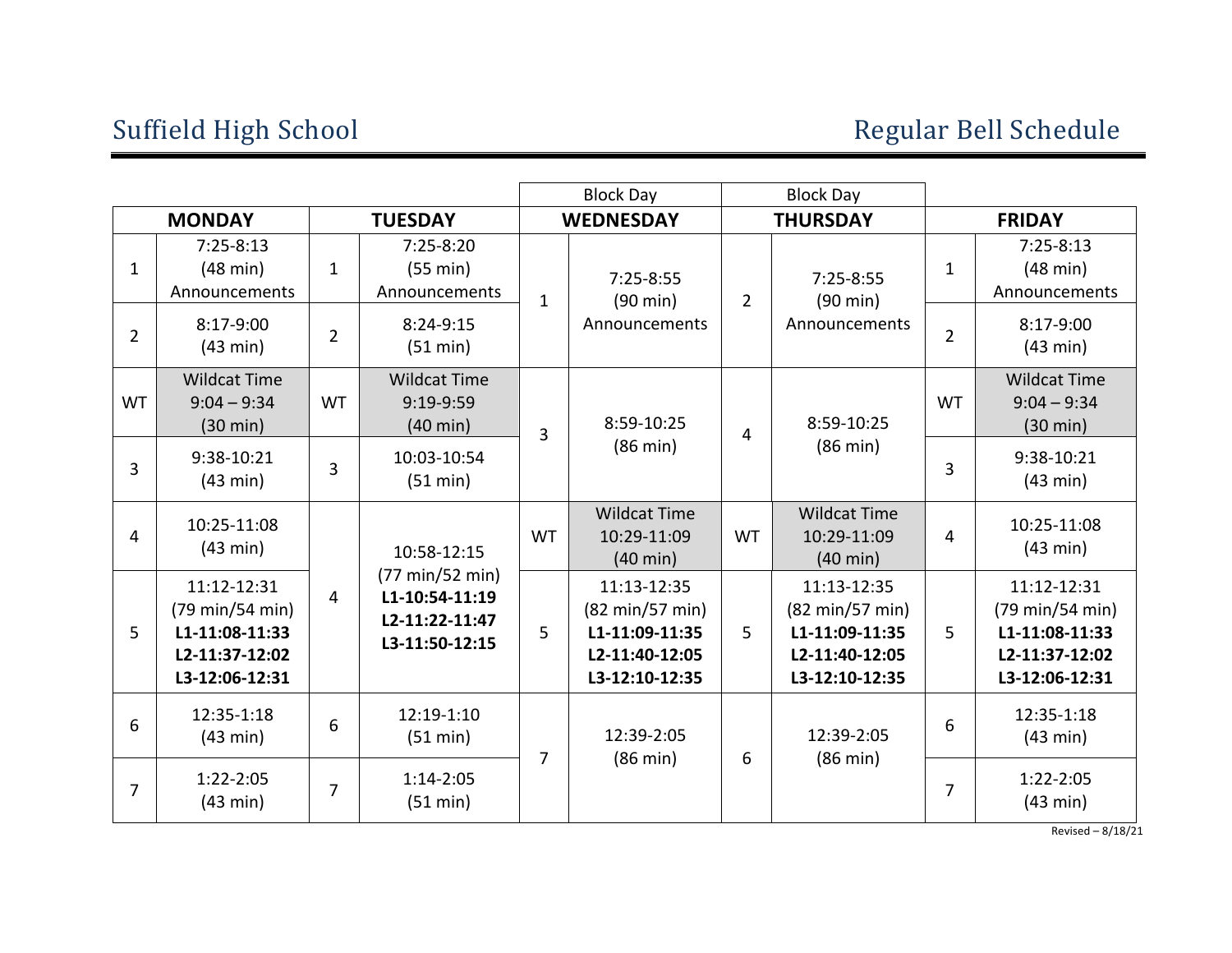# **DAILY BELL SCHEDULE**

| <b>Monday &amp; Friday</b> | <b>Tuesday</b>                  | <b>Wednesday &amp; Thursday</b> |  |  |
|----------------------------|---------------------------------|---------------------------------|--|--|
| $7:25 - 8:13$              | $7:25 - 8:20$<br>1              | $1/2$ $7:25 - 8:55$             |  |  |
| 2<br>$8:17 - 9:00$         | $8:24 - 9:15$<br>$\overline{2}$ |                                 |  |  |
| $9:04 - 9:34$<br>WT        | $9:19 - 9:59$<br>WT .           | $8:59 - 10:25$<br>3/4           |  |  |
| 3<br>$9:38 - 10:21$        | $10:03 - 10:54$<br>3            |                                 |  |  |
| 4<br>$10:25 - 11:08$       | $10:58 - 12:15$<br>4            | $10:29 - 11:09$<br>WT.          |  |  |
| 5<br>$11:12 - 12:31$       | 5<br>No Class                   | $11:13 - 12:35$<br>5            |  |  |
| 6<br>$12:35 - 1:18$        | 6<br>$12:19 - 1:10$             |                                 |  |  |
| 7<br>$1:22 - 2:05$         | 7<br>$1:14 - 2:05$              | $12:39 - 2:05$<br>7/6           |  |  |
|                            |                                 |                                 |  |  |
| 11:08-11:33<br>Lunch 1     | 10:54-11:19<br>Lunch 1          | 11:09-11:35<br>Lunch 1          |  |  |
| Lunch 2 11:37-12:02        | Lunch 2 11:22-11:47             | Lunch 2 11:40-12:05             |  |  |
| 12:06-12:31<br>Lunch 3     | 11:50-12:15<br>Lunch $3$        | 12:10-12:35<br>Lunch $3$        |  |  |

## **2 HOUR DELAY SCHEDULE**

### **(No Wildcat Time)**

| <b>Monday &amp; Friday</b> |               |                     |   | Tuesday        |                     |   | <b>Wednesday &amp; Thursday</b> |                     |  |
|----------------------------|---------------|---------------------|---|----------------|---------------------|---|---------------------------------|---------------------|--|
| 1                          | $9:25 - 9:56$ |                     | 1 |                | $9:25 - 10:06$      |   |                                 | $1/2$ 9:25 - 10:28  |  |
| 2                          |               | $10:00 - 10:28$     | 2 |                | $10:10 - 10:45$     |   |                                 |                     |  |
| 3                          |               | $10:32 - 11:00$     | 3 |                | $10:49 - 11:24$     |   | 3/4                             | $10:32 - 11:32$     |  |
| $\overline{4}$             |               | $11:04 - 11:32$     | 4 |                | $11:28 - 12:47$     |   |                                 |                     |  |
| 5<br>$11:36 - 1:01$        |               |                     | 5 |                | No Class            | 5 |                                 | $11:36 - 1:01$      |  |
| 6<br>$1:05 - 1:33$         |               | 6                   |   | $12:51 - 1:26$ |                     |   |                                 |                     |  |
| 7<br>$1:37 - 2:05$         |               | 7                   |   | $1:30 - 2:05$  |                     |   | $7/6$ 1:05 - 2:05               |                     |  |
|                            |               |                     |   |                |                     |   |                                 |                     |  |
|                            |               | Lunch 1 11:36-12:01 |   |                | Lunch 1 11:24-11:49 |   |                                 | Lunch 1 11:36-12:01 |  |
|                            |               | Lunch 2 12:06-12:31 |   |                | Lunch 2 11:53-12:18 |   |                                 | Lunch 2 12:06-12:31 |  |
|                            |               | Lunch 3 12:36-1:01  |   | Lunch 3        | 12:22-12:47         |   |                                 | Lunch 3 12:36-1:01  |  |

### **(10:40 AM) EARLY RELEASE SCHEDULE**

#### **(No Wildcat Time & No Lunches)**

| <b>Monday &amp; Friday</b> |                 |   | <b>Tuesday</b>  | <b>Wednesday &amp; Thursday</b> |                     |  |
|----------------------------|-----------------|---|-----------------|---------------------------------|---------------------|--|
|                            | $7:25 - 7:52$   |   | $7:25 - 7:54$   |                                 | $1/2$ $7:25 - 8:11$ |  |
| 2                          | $7:56 - 8:20$   |   | $7:58 - 8:27$   |                                 |                     |  |
| $\vert 3 \vert$            | $8:24 - 8:48$   | 3 | $8:31 - 9:00$   |                                 | $3/4$ $8:15-9:01$   |  |
| $\overline{4}$             | $8:52 - 9:16$   | 4 | $9:04 - 9:35$   |                                 |                     |  |
| 5                          | $9:20 - 9:44$   | 5 | No Class        | 5                               | $9:05 - 9:51$       |  |
| 6                          | $9:48 - 10:12$  | 6 | $9:39 - 10:08$  |                                 |                     |  |
| $\overline{7}$             | $10:16 - 10:40$ |   | $10:12 - 10:40$ | 7/6                             | $9:55 - 10:40$      |  |

Revised 08-18-2021